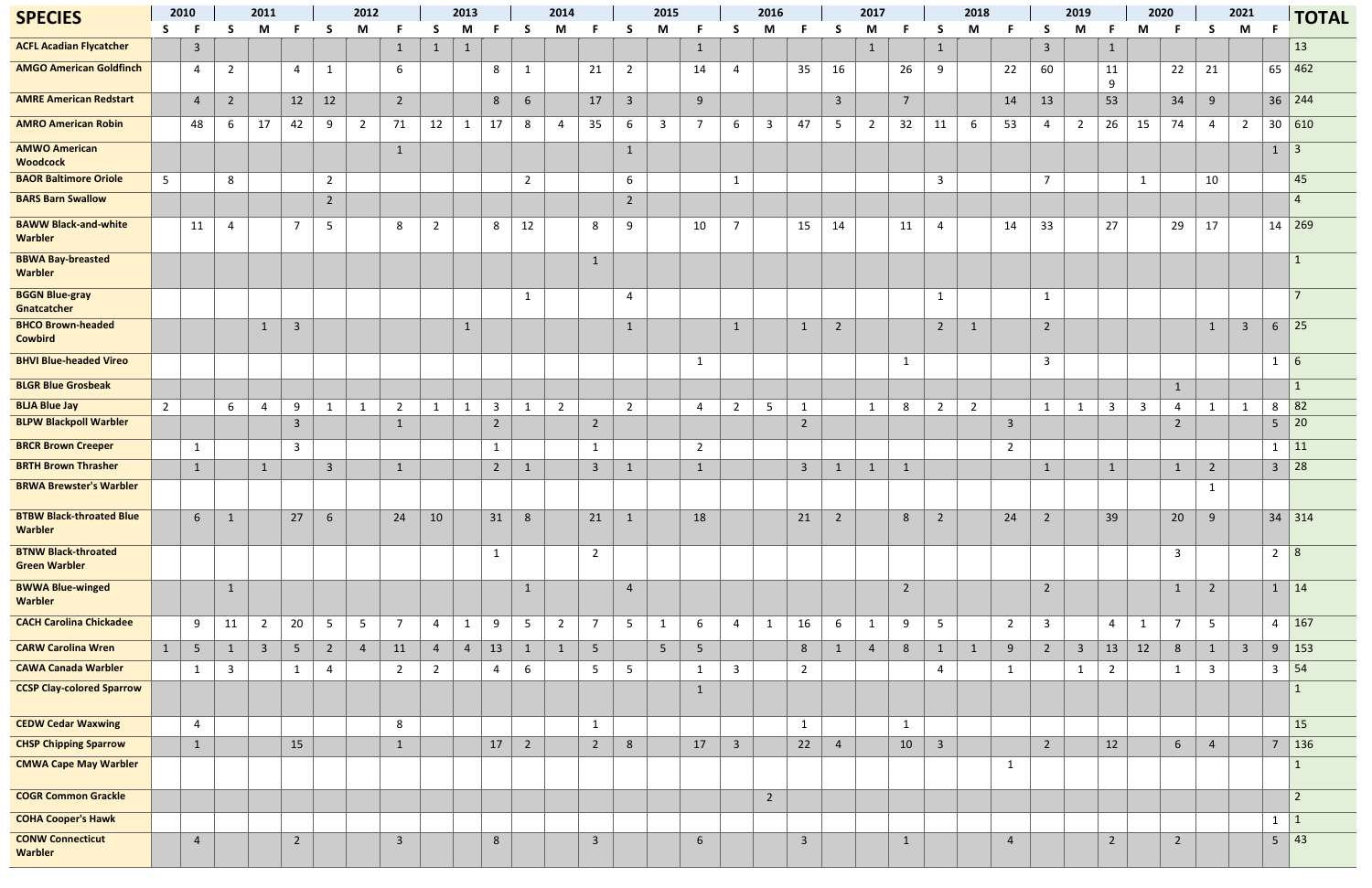| <b>SPECIES</b>                                 |                         | 2010           | 2011           |                | 2012                    |                 |                |                 | 2013                    |                |                | 2014           |                         |                 | 2015           |                |                | 2016           |                |                | 2017           |                |                | 2018           |                |                | 2019            |                |                 | 2020           |                | 2021            |                         | <b>TOTAL</b>          |                                    |
|------------------------------------------------|-------------------------|----------------|----------------|----------------|-------------------------|-----------------|----------------|-----------------|-------------------------|----------------|----------------|----------------|-------------------------|-----------------|----------------|----------------|----------------|----------------|----------------|----------------|----------------|----------------|----------------|----------------|----------------|----------------|-----------------|----------------|-----------------|----------------|----------------|-----------------|-------------------------|-----------------------|------------------------------------|
|                                                | S.                      |                |                | M              |                         |                 | M              |                 |                         | M              |                | <b>S</b>       | M                       |                 | <sub>S</sub>   | M              |                | S              | M              |                |                | M              |                |                | M              |                | S               | M              |                 | М              |                | -S              | M                       |                       |                                    |
| <b>COYE Common</b><br>Yellowthroat             | $\overline{\mathbf{3}}$ | 24             | 33             | $\overline{7}$ | 40                      | 45              | 7              | 52              | 27                      | $\overline{3}$ | 75             | 59             | -5                      | 59              | 25             | 9              | 31             | 19             | 5 <sub>1</sub> | 49             | 39             | 10             | 61             | 13             | 9              | 66             | 43              | $\overline{2}$ | 83              | 4              | 56             | 49              | 8                       | 49                    | 1069                               |
| <b>CSWA Chestnut-sided</b><br><b>Warbler</b>   |                         | $\mathbf{1}$   |                |                |                         | $\mathbf{1}$    |                | $\mathbf{1}$    |                         |                | $\overline{2}$ | $\overline{2}$ |                         | 5 <sub>o</sub>  | $\mathbf{1}$   |                | $\mathbf{1}$   |                |                |                |                |                |                |                |                | $\overline{2}$ |                 |                | 9               |                | $\overline{2}$ |                 |                         |                       | $5 \mid 32$                        |
| <b>DOWO Downy</b><br>Woodpecker                |                         | $\overline{2}$ |                | $\mathbf{1}$   | $\overline{3}$          | $\overline{2}$  | $\overline{2}$ | $\overline{2}$  | $\mathbf{1}$            | $\mathbf{1}$   |                | $\mathbf{3}$   | $\overline{3}$          | $\overline{2}$  | $\overline{2}$ | 11             | $\overline{3}$ | $\mathbf{3}$   | 9              | $\mathbf{1}$   |                | $\overline{4}$ | $\overline{2}$ |                | $\overline{2}$ | $\overline{2}$ |                 | 5              | 5 <sub>5</sub>  | 4              | $\overline{3}$ |                 | $\overline{2}$          | $\mathbf{3}$          | 83                                 |
| <b>EABL Eastern Bluebird</b>                   |                         |                | 1              |                |                         |                 |                |                 |                         |                |                |                |                         |                 |                |                |                |                |                |                | $\overline{4}$ |                |                |                |                |                | $\mathbf{1}$    |                |                 |                | $\mathbf{1}$   | $\overline{2}$  |                         |                       | 9                                  |
| <b>EAKI Eastern Kingbird</b>                   |                         |                |                |                |                         |                 |                |                 |                         |                |                | $\mathbf{1}$   |                         |                 |                |                |                |                |                |                |                |                |                |                |                |                |                 |                |                 |                |                |                 |                         |                       | $\mathbf{1}$                       |
| <b>EAPH Eastern Phoebe</b>                     |                         |                |                |                | $\overline{\mathbf{3}}$ |                 |                |                 |                         |                |                |                |                         | $\mathbf{1}$    |                |                | $\mathbf{1}$   |                |                | $\overline{2}$ |                |                |                |                |                |                |                 |                | $\overline{4}$  |                | $\overline{2}$ |                 |                         | $1 \mid 14$           |                                    |
| <b>EASO Eastern Screech Owl</b>                |                         | $\mathbf{1}$   |                |                | $\overline{4}$          | $\mathbf{1}$    |                | $\overline{3}$  |                         |                |                |                |                         |                 |                |                |                |                |                |                |                |                |                |                |                |                |                 |                |                 |                |                |                 |                         |                       | <sub>q</sub>                       |
| <b>EATO Eastern Towhee</b>                     |                         | 7 <sup>7</sup> | $\mathbf{1}$   | 5 <sup>5</sup> | 29                      | 5 <sub>5</sub>  | $\overline{2}$ | $6\overline{6}$ | $\mathbf{1}$            | $\mathbf{1}$   | 18             | $\overline{4}$ | $\overline{\mathbf{3}}$ | 11              | $\overline{4}$ | $\mathbf{1}$   | 24             | $2^{\circ}$    | $\mathbf{1}$   | $\overline{4}$ |                | $\overline{3}$ | 9              | $\overline{3}$ |                | 17             | $\overline{2}$  |                | $7\overline{ }$ | $\overline{4}$ | $\overline{4}$ | $\overline{2}$  | $\overline{2}$          |                       | 10   192                           |
| <b>EAWP Eastern Wood-</b><br>pewee             |                         |                |                | $\overline{2}$ |                         |                 |                |                 |                         |                | 2              |                |                         |                 | 1              |                |                |                |                | 1              | $\mathbf 1$    | $\overline{2}$ |                |                |                | $\mathbf{1}$   |                 |                | 4               |                | -5             | $\overline{2}$  |                         | 6                     | $\sqrt{27}$                        |
| <b>FISP Field Sparrow</b>                      |                         | $\overline{2}$ | $\mathbf{1}$   |                | 14                      |                 |                | 14              | $\overline{4}$          |                | $\overline{7}$ | $\overline{3}$ |                         | 14              | 5 <sub>5</sub> |                | 33             | $\mathbf{1}$   |                | 21             | $\overline{4}$ |                | 13             | 5 <sub>o</sub> |                | 13             | $\overline{4}$  |                | 20              |                | $6\,$          | 5               |                         |                       | $5 \mid 194$                       |
| <b>FOSP Fox Sparrow</b>                        |                         | $\mathbf{3}$   |                |                | 5                       |                 |                | $\overline{2}$  |                         |                | $\overline{2}$ |                |                         | $\mathbf{1}$    |                |                | $\overline{2}$ |                |                |                |                |                | $\overline{2}$ |                |                |                |                 |                |                 |                |                |                 |                         |                       | 17                                 |
| <b>GCKI Golden-crowned</b><br><b>Kinglet</b>   |                         | 11             |                |                | 11                      |                 |                | 9               |                         |                | 1              |                |                         | $\mathbf{1}$    |                |                |                |                |                |                |                |                | $\overline{a}$ |                |                | 16             |                 |                | $\mathbf{1}$    |                |                |                 |                         | $18$ 72               |                                    |
| <b>GCTH Gray-cheeked Thrush</b>                |                         | $\mathbf{3}$   | $\overline{2}$ |                | 6                       |                 |                | 8               | $\overline{2}$          |                | 28             | $\mathbf{3}$   |                         | 10              | $\overline{3}$ | 1              | 5 <sup>5</sup> | $\mathbf{1}$   | $\mathbf{1}$   | 8              | 5              | $\overline{2}$ | $\overline{4}$ |                | $\mathbf{1}$   | $\overline{7}$ | $\overline{2}$  | $\mathbf{1}$   | 9               |                | $\overline{7}$ | $\mathbf{1}$    | $\mathbf{1}$            | 6                     | 127                                |
| <b>GRCA Gray Catbird</b>                       | 19                      | 118            | 124            | 49             | 119                     | 98              | 39             | 254             | 53                      | 17             | 17<br>6        | 91             | 34                      | 285             | 87             | 39             | 422            | 63             | 32             | 185            | 119            | 40             | 245            | 67             | 51             | 136            | 91              | 50             | 40<br>9         | 49             | 166            | 115             | 40                      | 57<br>$6\phantom{1}6$ | 4458                               |
| <b>HAWO Hairy Woodpecker</b>                   | 1                       | $\overline{2}$ |                | 1              |                         |                 |                | $\mathbf{1}$    |                         | $\mathbf{1}$   |                | 1              | $\mathbf{1}$            |                 |                |                |                | $\overline{2}$ | -1             |                | $\overline{3}$ |                |                | $\overline{2}$ | $\mathbf{1}$   | $\mathbf{1}$   | $\mathbf{1}$    | $\mathbf{1}$   |                 | 1              |                | 3               |                         |                       | 24                                 |
| <b>HETH Hermit Thrush</b>                      |                         | 32             |                |                | 23                      | 6               |                | 31              | $\overline{\mathbf{3}}$ |                | 37             | $\overline{4}$ |                         | $7\overline{ }$ | $\overline{2}$ |                | 35             | $\mathbf{1}$   |                | 23             |                |                | 21             | $\overline{3}$ |                | 25             | $\overline{2}$  |                | 19              |                | $\overline{2}$ | $5\phantom{.0}$ |                         |                       | $19 \mid 300$                      |
| <b>HOFI House Finch</b>                        |                         | $\mathbf{1}$   |                |                | $\mathbf{1}$            | $\mathbf{1}$    |                | $\overline{3}$  |                         |                |                |                |                         | 6               |                |                |                |                |                | 13             |                |                |                | -1             |                | $\overline{2}$ | $\overline{4}$  |                |                 |                |                |                 |                         |                       | 33                                 |
| <b>HOWA Hooded Warbler</b>                     |                         |                |                |                |                         |                 |                |                 |                         |                |                |                |                         |                 |                |                |                |                |                | 1              |                |                |                |                |                |                |                 |                |                 |                |                |                 |                         |                       | $\mathbf{1}$                       |
| <b>HOWR House Wren</b>                         | $\mathbf{3}$            | 18             | 8              |                | 18                      | 10              |                | 20              | 13                      |                | 20             | 12             |                         | 27              | 10             | $\mathbf{1}$   | 16             |                |                | 19             | 9              | $\mathbf{1}$   | 23             | 8              |                | 13             | $5\overline{)}$ |                | 24              |                | 18             | 11              | $\mathbf{1}$            |                       | $11 \overline{\smash{\big)}\}$ 319 |
| <b>INBU Indigo Bunting</b>                     | $2^{\circ}$             | $\overline{2}$ | $\overline{4}$ | $\mathbf{1}$   | 10                      | $5\overline{)}$ |                | 12              | $\overline{4}$          |                | $\overline{4}$ | $\overline{2}$ |                         | $6\overline{6}$ | $\overline{2}$ |                | $\overline{4}$ |                |                | $\,8$          | $\overline{3}$ |                | $\overline{4}$ | 5 <sub>o</sub> |                | 8              | $\overline{7}$  |                | 20              |                | 30             | 9               |                         |                       | 14 166                             |
| <b>KEWA Kentucky Warbler</b>                   |                         |                |                |                |                         |                 | $\mathbf{1}$   |                 |                         |                |                |                |                         |                 |                |                |                |                |                |                |                |                |                |                |                |                |                 |                |                 |                |                |                 |                         |                       | $\mathbf{1}$                       |
| <b>LEFL Least Flycatcher</b>                   |                         |                |                |                |                         |                 |                |                 |                         |                |                | $\overline{2}$ |                         |                 |                |                |                | $\mathbf{1}$   |                |                |                |                |                | $\mathbf{1}$   |                |                | $\mathbf{1}$    |                |                 |                | $\overline{2}$ | $\mathbf{1}$    |                         |                       | 8 <sup>°</sup>                     |
| <b>LISP Lincoln's Sparrow</b>                  |                         | $\overline{2}$ | 1              |                | $\overline{2}$          | $\mathbf{1}$    |                | $\mathbf{1}$    |                         |                | $\overline{3}$ | 1              |                         | $\overline{7}$  | $\overline{2}$ |                | $\overline{3}$ | $\mathbf{1}$   |                | 5              | $\overline{4}$ |                | $\overline{2}$ |                |                | 5              | $\mathbf{1}$    |                | $\overline{2}$  |                | $\overline{4}$ |                 |                         | $\mathbf{1}$          | 48                                 |
| <b>LOWA Louisiana</b><br><b>Waterthrush</b>    |                         |                |                | -1             |                         |                 |                |                 |                         |                |                |                |                         |                 |                |                |                |                |                |                |                |                |                |                |                |                |                 |                |                 |                |                |                 |                         |                       | $\mathbf{1}$                       |
| <b>MAWA Magnolia Warbler</b>                   | $2^{\circ}$             | 12             | 9              |                | 13                      | $8\phantom{1}$  |                | 30 <sup>°</sup> | 9                       |                | 28             | 11             |                         | 19              | 14             |                | 9              | $\overline{2}$ |                |                | $\mathbf{1}$   |                | $\overline{7}$ | $\overline{2}$ |                | $\overline{7}$ | 10              | $\mathbf{1}$   | 13              |                | 14             | 9               |                         |                       | $11 \mid 241$                      |
| <b>MOWA Mourning Warbler</b>                   |                         | $\mathbf{1}$   |                |                |                         |                 |                | $\mathbf{1}$    |                         |                |                | $\mathbf{1}$   |                         |                 | $\mathbf{1}$   |                |                |                |                |                |                |                |                |                |                |                |                 |                |                 |                |                |                 |                         |                       | $\overline{4}$                     |
| <b>MYWA Mytrie's Yellow-</b><br>rumped Warbler |                         | $\overline{4}$ | $\overline{2}$ |                | 16                      | $\mathbf{1}$    |                | 9               | $\overline{4}$          |                | 14             | $\mathbf{1}$   |                         | $2^{\circ}$     | $\overline{2}$ |                | $\overline{4}$ | $\overline{4}$ |                | 5              | $\overline{4}$ |                | 10             | $\mathbf{1}$   |                | 11             |                 |                | 26              |                | 1              | $\mathbf{1}$    |                         |                       | 122                                |
| <b>NAWA Nashville Warbler</b>                  |                         |                | $\overline{2}$ |                | $\overline{3}$          |                 |                | $\overline{4}$  |                         |                | $\mathbf{1}$   |                |                         | $\mathbf{3}$    |                |                |                |                |                |                |                |                | $\mathbf{1}$   |                |                |                | $\mathbf{1}$    |                | $\mathbf{1}$    |                | $\overline{3}$ |                 |                         | $\overline{2}$        | $\vert$ 21                         |
| <b>NOCA Northern Cardinal</b>                  | $2^{\circ}$             | 30             | 10             | $\overline{7}$ | 15                      | 12              | $\overline{4}$ | 17              | 8                       | $2^{\circ}$    | 30             | 8              | $\overline{4}$          | 22              | $\overline{7}$ | $\overline{2}$ | 24             | 10             | 6              | 12             | 9              | $\mathbf{1}$   | 15             | 14             | 6              | 16             | 15              | $\overline{3}$ | 33              | 6              | 33             | 17              | $\overline{\mathbf{3}}$ |                       | 26 429                             |
| <b>NOMO Northern</b><br><b>Mockingbird</b>     |                         | $\mathbf{1}$   | $\overline{2}$ |                |                         | $\mathbf{1}$    |                | $\overline{2}$  | $\overline{2}$          |                | $\mathbf{1}$   |                |                         |                 | $\mathbf{1}$   |                |                |                |                |                |                |                |                |                |                |                |                 |                |                 |                | $\mathbf{1}$   |                 |                         | $\mathbf{1}$          | $\vert$ 12                         |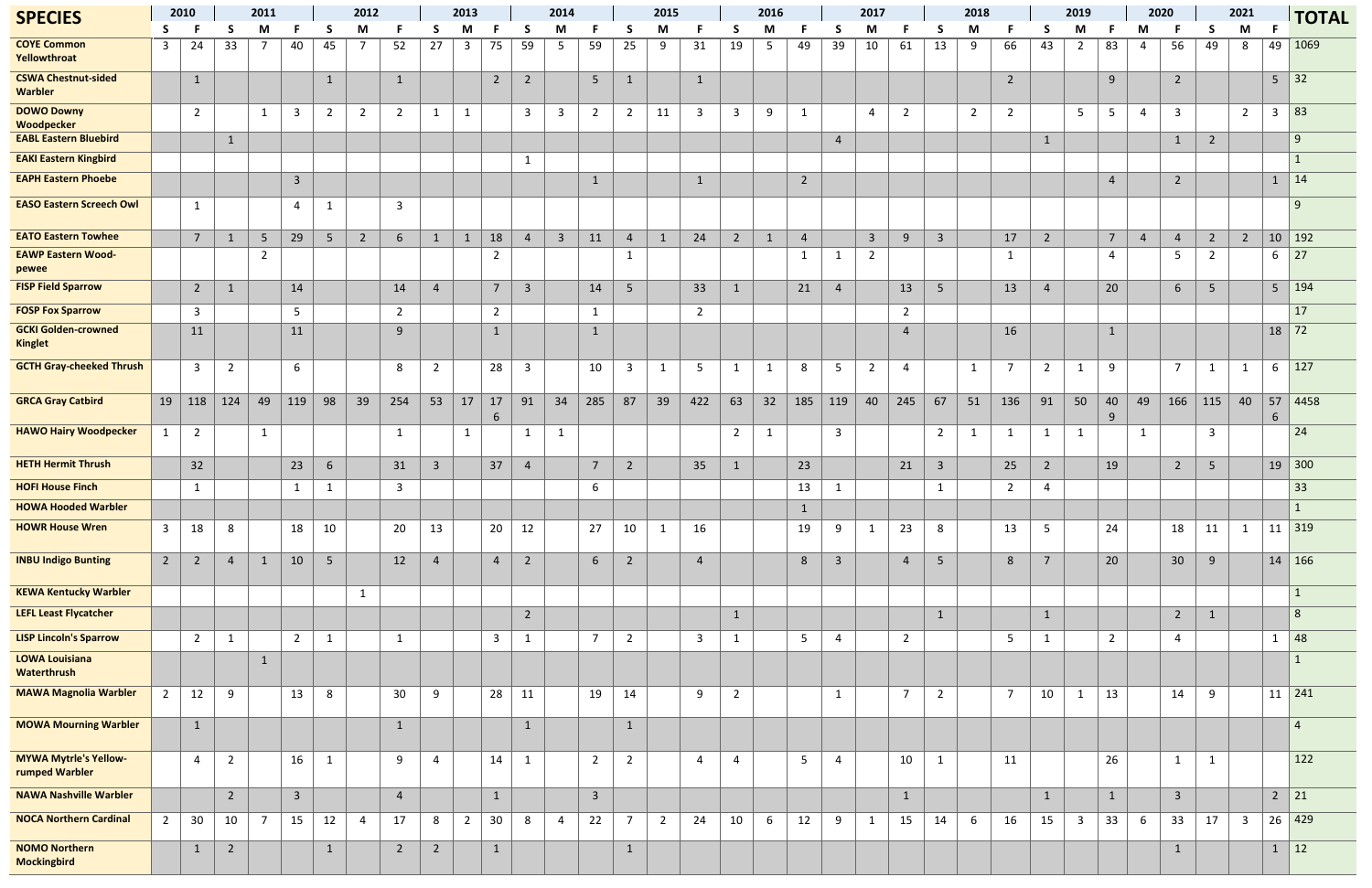| <b>SPECIES</b>                                 |              | 2010            | 2011           |                | 2012           |                         |                |                 | 2013                    |                 |                | 2014           |                 |                | 2015           |                |                | 2016            |                |                | 2017           |                |                         | 2018           |                |                         | 2019           |                |                      | 2020           |                         | 2021                    |              | <b>TOTAL</b>   |               |
|------------------------------------------------|--------------|-----------------|----------------|----------------|----------------|-------------------------|----------------|-----------------|-------------------------|-----------------|----------------|----------------|-----------------|----------------|----------------|----------------|----------------|-----------------|----------------|----------------|----------------|----------------|-------------------------|----------------|----------------|-------------------------|----------------|----------------|----------------------|----------------|-------------------------|-------------------------|--------------|----------------|---------------|
|                                                | S.           | - F             | S.             | M              | - F            | <b>S</b>                | M              |                 | S.                      | M               |                | S.             | M               |                | -S             | M              |                | <b>S</b>        | M              |                | S.             | M              |                         | S              | M              |                         | S              | M              |                      | M              |                         | S                       | M            |                |               |
| <b>NOPA Northern Parula</b>                    |              | $\mathbf{1}$    |                |                | $\mathbf{1}$   |                         |                | <sup>1</sup>    |                         |                 | 4              | $\overline{2}$ |                 |                |                |                |                |                 |                |                |                |                | $\overline{\mathbf{3}}$ |                |                |                         | $\mathbf{1}$   |                | 4                    |                | 8                       | $\overline{2}$          |              |                | 27            |
| <b>NOWA Northern</b><br>Waterthrush            | $\mathbf{1}$ | $\overline{3}$  | $\overline{3}$ |                | $\overline{3}$ | 26                      |                | $\overline{3}$  | $\overline{3}$          |                 | $\mathbf{1}$   | $\overline{2}$ |                 | $\mathbf{1}$   | 5              |                | $\mathbf{1}$   | $\overline{2}$  |                | $\mathbf{1}$   | $\overline{2}$ | $\mathbf{1}$   | $\overline{2}$          | $\mathbf{1}$   |                | 12                      | $\overline{7}$ |                |                      |                | 5                       | 15                      |              | $\overline{4}$ | 105           |
| <b>NSWO Northern Saw-whet</b><br>Owl           |              |                 |                |                |                |                         |                |                 |                         |                 |                |                |                 | $\mathbf{1}$   |                |                |                |                 |                |                |                |                |                         |                |                |                         |                |                |                      |                |                         |                         |              |                | $\mathbf{1}$  |
| <b>OROR Orchard Oriole</b>                     |              |                 |                |                |                |                         |                |                 |                         |                 |                | 5 <sub>1</sub> |                 |                | $\mathbf{1}$   |                |                |                 |                |                |                |                |                         |                |                |                         | $\overline{3}$ |                |                      |                |                         |                         |              |                | 9             |
| <b>OVEN Ovenbird</b>                           | $\mathbf{1}$ | $\overline{2}$  | 11             | 24             | 12             | 13                      | $\overline{3}$ | 16              | $\overline{\mathbf{3}}$ | 5               | 19             | 15             | 8               | 13             | 5 <sup>5</sup> | 12             | 13             | 11              | 6              | 8              | 8              | 8              | 4                       | 10             | 16             | 14                      | 16             | 13             | 20                   | -6             | 15                      | 41                      | 13           | 22             | 406           |
| <b>PRAW Prairie Warbler</b>                    |              |                 | $\overline{2}$ |                |                |                         |                |                 | $\mathbf{1}$            |                 |                |                |                 |                |                |                |                |                 |                |                |                |                |                         |                |                |                         |                |                |                      |                |                         |                         |              |                | 3             |
| <b>PUFI Purple Finch</b>                       |              | 14              |                |                |                |                         |                |                 |                         |                 |                |                |                 | $\overline{2}$ |                |                |                |                 |                |                |                |                |                         |                |                | 21                      |                |                |                      |                | 9                       |                         |              |                | 46            |
| <b>RBGR Rose-breasted</b><br><b>Grosbeak</b>   |              |                 |                |                | $\overline{2}$ |                         |                |                 |                         |                 | -1             | 1              |                 | $\overline{2}$ |                |                | -1             |                 |                |                |                |                |                         |                |                | $\overline{2}$          |                |                |                      |                | $\overline{\mathbf{3}}$ |                         |              | $\mathbf{1}$   | $\vert$ 14    |
| <b>RBWO Red-bellied</b><br>Woodpecker          |              |                 |                | -1             | 4              |                         | $\overline{2}$ |                 |                         | $\mathbf{1}$    | $\mathbf{1}$   |                |                 | $\overline{4}$ |                | $\mathbf{1}$   | $\overline{2}$ | $\overline{4}$  |                | $\mathbf{1}$   |                | $\overline{2}$ | $\overline{2}$          | $\mathbf{3}$   | $\mathbf{1}$   |                         | $\overline{2}$ | $\overline{2}$ |                      |                |                         | $\mathbf{1}$            | $\mathbf{1}$ | $\overline{2}$ | 37            |
| <b>RCKI Ruby-crowned Kinglet</b>               |              | 15              | $\overline{3}$ |                | 44             | $\overline{\mathbf{3}}$ |                | 70              | $\overline{2}$          |                 | 89             | 5 <sub>o</sub> |                 | 55             | $\overline{2}$ |                | 53             | $\mathbf{1}$    |                |                | $\overline{3}$ |                | 58                      | 5 <sub>o</sub> |                | 106                     | 18             |                | 49                   |                | 31                      | $\overline{2}$          |              | 29             | 643           |
| <b>REVI Red-eyed Vireo</b>                     |              |                 |                |                | 1              |                         | $\mathbf{1}$   | $\overline{3}$  | $\mathbf{1}$            |                 | $\mathbf{1}$   | $\mathbf{1}$   |                 | $\overline{7}$ |                | $\overline{2}$ | 5              |                 |                | $\overline{3}$ |                |                |                         |                | $\mathbf{1}$   | 6                       |                | $\overline{4}$ | $\overline{7}$       |                | $\mathbf{1}$            |                         | $\mathbf{3}$ | $27$ 74        |               |
| <b>RWBL Red-winged</b><br><b>Blackbird</b>     |              |                 |                |                |                |                         |                |                 |                         |                 |                | $\overline{2}$ |                 |                |                |                |                |                 |                |                |                |                |                         | $\overline{2}$ |                |                         |                |                |                      |                |                         |                         |              |                | 4             |
| <b>SAVS Savannah Sparrow</b>                   |              | $\mathbf{1}$    |                |                |                | 1                       |                | $\mathbf 1$     |                         |                 | $\mathbf{1}$   |                |                 | $\mathbf{1}$   |                |                |                |                 |                |                | $\overline{2}$ |                |                         |                |                |                         |                |                | $\mathbf 1$          |                |                         |                         |              |                | 8             |
| <b>SCJU Slate-colored Junco</b>                |              | 21              | $\mathbf{1}$   |                | 10             |                         |                | 13              |                         |                 | 5 <sup>5</sup> |                |                 | $\overline{3}$ | $\mathbf{1}$   |                | 20             |                 |                | $\overline{7}$ |                |                | $\overline{2}$          | 5 <sub>o</sub> |                | $\overline{2}$          |                |                |                      |                | $\overline{2}$          |                         |              | $\overline{7}$ | 99            |
| <b>SCTA Scarlet Tanager</b>                    |              |                 | 1              |                |                | $\mathbf{1}$            |                |                 |                         | $\mathbf{1}$    |                |                |                 |                |                |                |                |                 |                |                |                |                |                         |                |                | $\mathbf{1}$            |                | $\mathbf{1}$   | $\mathbf{1}$         |                | -1                      | 1                       | -1           | $\overline{2}$ | $\vert$ 11    |
| <b>SOSP Song Sparrow</b>                       | $\mathbf{1}$ | 23              | $\mathbf{3}$   |                | 50             | 6                       |                | 67              | $\overline{4}$          |                 | 89             | $\overline{3}$ | $\mathbf{1}$    | 52             | $\overline{3}$ | $\overline{2}$ | 101            | $\sqrt{5}$      |                | 75             | $5\phantom{.}$ | $\mathbf{1}$   | 79                      | $\overline{7}$ | $\mathbf{1}$   | 99                      | $\overline{3}$ |                | 10<br>5 <sub>o</sub> |                | 63                      | $\overline{2}$          | 1            | 46             | 898           |
| <b>SSHA Sharp-shinned Hawk</b>                 |              | $5\overline{)}$ |                |                | 1              |                         |                | $\overline{2}$  |                         |                 | $\overline{3}$ |                |                 | $\mathbf{1}$   | $\mathbf{1}$   |                |                |                 |                |                |                |                |                         |                |                | 1                       |                |                | $\overline{2}$       |                |                         |                         |              |                | 16            |
| <b>SWSP Swamp Sparrow</b>                      |              | $2^{\circ}$     | $\overline{4}$ |                | 30             | 10                      |                | 17              | 6                       |                 | 21             | 11             |                 | 12             | $\overline{7}$ |                | 14             | 5 <sup>5</sup>  |                | 42             | 9              |                | 16                      | $\overline{4}$ |                | 21                      | 13             |                | 29                   |                | 25                      | $8\phantom{1}$          |              |                | $15$ 321      |
| <b>SWTH Swainson's Thrush</b>                  |              | $\mathbf{3}$    | $\mathbf{3}$   |                | 13             | $5\phantom{.0}$         |                | 29              | $\mathbf{1}$            |                 | 19             | 6              |                 | 15             | 8              |                | 19             | $\overline{4}$  | $\overline{2}$ | 18             | 5              | $\overline{2}$ | 16                      | 4              | $\overline{4}$ | 31                      | $\mathbf{1}$   |                | 14                   |                | 33                      | 12                      |              |                | 39 306        |
| <b>TEWA Tennessee Warbler</b>                  |              |                 |                |                | $\mathbf{1}$   |                         |                | $\overline{2}$  |                         |                 | $8\phantom{1}$ |                |                 |                |                |                |                |                 |                |                |                |                | $\overline{2}$          |                |                | $\overline{3}$          |                |                | $\overline{3}$       |                | 11                      |                         |              | $\overline{4}$ | 34            |
| <b>TRES Tree Swallow</b>                       |              |                 | $\mathbf{1}$   |                |                |                         |                |                 | $\mathbf{1}$            |                 |                |                |                 |                |                |                |                | $\overline{4}$  |                |                | 9              |                |                         |                |                |                         |                |                |                      |                |                         | 1                       |              |                | 16            |
| <b>TRFL Traill's Flycatcher</b>                |              |                 | $\mathbf{1}$   |                |                | $\mathbf{1}$            |                |                 |                         |                 |                | 5 <sub>1</sub> |                 | $\mathbf{1}$   | $\overline{3}$ |                |                |                 |                |                |                |                | $\overline{2}$          |                | $\mathbf{1}$   | $\mathbf{1}$            |                |                | $7\overline{ }$      |                | $\mathbf{1}$            |                         |              | $2^{\circ}$    | $\vert$ 25    |
| <b>TUTI Tufted Titmouse</b>                    |              | 5 <sub>1</sub>  | 4              | $\overline{3}$ | 8              | $\overline{7}$          | $\mathbf{1}$   | $5\phantom{.0}$ | 6                       |                 | 8              | $\mathbf{1}$   |                 | $\overline{7}$ | $\overline{3}$ | 5 <sub>1</sub> | 11             |                 | 4              | 8              | $\overline{3}$ | $\overline{2}$ | 12                      | $\overline{4}$ |                | $\overline{2}$          |                |                | $\overline{3}$       |                | $\overline{3}$          | $\mathbf{1}$            | $\mathbf{1}$ | $\overline{2}$ | $ 119\rangle$ |
| <b>VEER Veery</b>                              | $2^{\circ}$  | $5\phantom{.0}$ | $\overline{4}$ | 15             | $\overline{4}$ | $\overline{7}$          | 10             | $9$             | $6\overline{6}$         | $5\phantom{.0}$ | 12             | $5\phantom{.}$ | $6\phantom{.}6$ | 11             | $\overline{4}$ | 12             | 28             | $6\overline{6}$ | 10             | 13             | $5\phantom{.}$ | $\overline{4}$ | 23                      | $\overline{4}$ | $\overline{7}$ | 12                      | 9              | $6\phantom{1}$ | 20                   | $\overline{4}$ | 20                      | 15                      | 15           |                | $28 \mid 346$ |
| <b>WBNU White-breasted</b><br><b>Nuthatch</b>  |              | $\mathbf{3}$    | $\overline{2}$ | $\overline{2}$ |                |                         |                | $\mathbf{1}$    | $\overline{2}$          |                 | 3              | 3              | $\mathbf{1}$    | $\mathbf{1}$   | $\mathbf{1}$   | $\overline{2}$ | $\mathbf{1}$   |                 | $\mathbf{1}$   | 5              | $\mathbf 1$    |                | $\mathbf{1}$            |                | $\overline{2}$ | $\overline{2}$          | $\mathbf{1}$   |                |                      |                | $\mathbf{1}$            | $\mathbf{1}$            | $\mathbf{1}$ |                | 39            |
| <b>WCSP White-crowned</b>                      |              | $\mathbf{1}$    |                |                |                |                         |                | $\overline{3}$  |                         |                 | $\mathbf{1}$   |                |                 |                |                |                | $\mathbf{1}$   |                 |                | $\mathbf{1}$   |                |                | $\overline{2}$          | $\mathbf{1}$   |                | $\overline{\mathbf{3}}$ |                |                |                      |                | $\mathbf{1}$            | $\overline{2}$          |              | $\mathbf{1}$   | $\vert$ 17    |
| <b>Sparrow</b><br><b>WEVI White-eyed Vireo</b> |              |                 | $\mathbf{3}$   |                |                | $\mathbf{1}$            |                | $\overline{3}$  | $\mathbf{1}$            | $\mathbf{1}$    | $\overline{2}$ | $\mathbf{1}$   |                 |                |                |                | $\mathbf{1}$   | $\mathbf{3}$    | $\mathbf{1}$   |                | $2^{\circ}$    |                |                         | 1              |                | $\mathbf{1}$            | $\mathbf{1}$   |                |                      |                |                         | $\overline{\mathbf{3}}$ |              |                | 25            |
| <b>WEWA Worm-eating</b><br>Warbler             |              |                 | $\mathbf{1}$   |                | $\mathbf{1}$   |                         |                |                 |                         |                 |                | $\mathbf{1}$   |                 | $\overline{3}$ |                |                | $\mathbf{1}$   | $\mathbf{1}$    | $\overline{2}$ | $\overline{2}$ |                | $\mathbf{1}$   | $\mathbf{1}$            |                | $\overline{2}$ |                         | $\overline{2}$ |                | $\overline{2}$       | $\mathbf{1}$   |                         | $\overline{2}$          |              | $\mathbf{1}$   | $\vert$ 24    |
| <b>WIWA Wilson's Warbler</b>                   |              |                 | $\mathbf{1}$   |                |                |                         |                | $\mathbf{1}$    |                         |                 |                |                |                 | $\mathbf{1}$   | $\mathbf{1}$   |                |                |                 |                |                |                |                |                         |                |                |                         |                |                |                      |                |                         | $\mathbf{1}$            |              |                | 5             |
| <b>WIWR Winter Wren</b>                        |              |                 |                |                | $\mathbf{1}$   | $\mathbf{1}$            |                | $\overline{3}$  |                         |                 | 9              |                |                 | $\mathbf{1}$   |                |                | $\mathbf{1}$   |                 |                |                |                |                | $\overline{4}$          |                |                | $\mathbf{1}$            |                |                |                      |                | $\overline{3}$          |                         |              | $\mathbf{1}$   | $\vert$ 25    |
| <b>WOTH Wood Thrush</b>                        | $\mathbf{1}$ | 5               | 5              | 9              | 9              | 6                       | 16             | 14              | $\mathbf{1}$            | 15              | 20             | 10             | 27              | 12             | $\overline{4}$ | 22             | 14             | $\overline{7}$  | 23             | 24             | 4              | 26             | 25                      | $\mathbf{3}$   | 15             | 22                      | $\overline{3}$ | 33             | 48                   | 31             | 48                      | $\overline{7}$          | 22           |                | 46 577        |